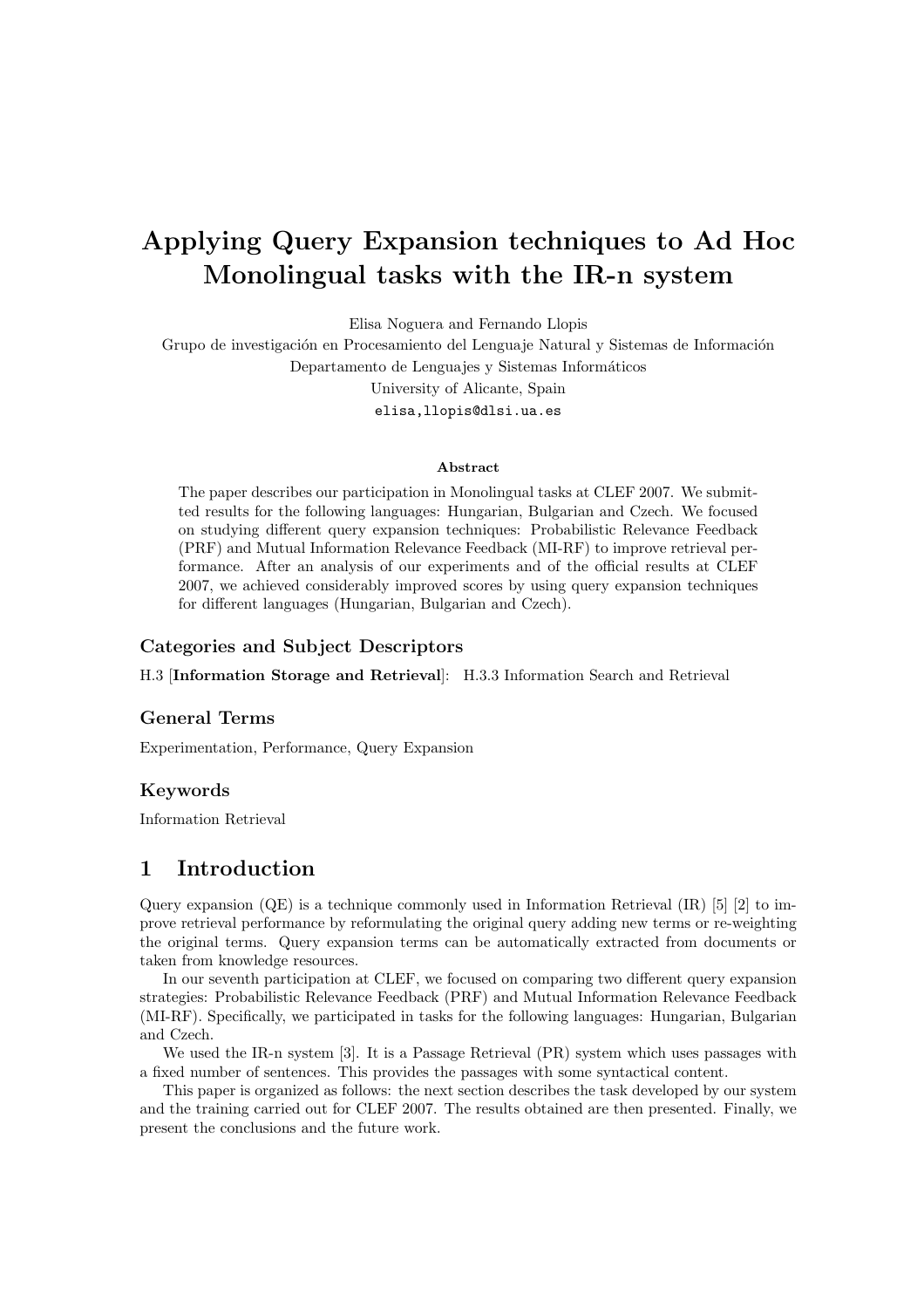# 2 Relevance Feedback

Query expansion techniques as Relevance Feedback (RF) can substantially improve retrieval effectiveness. Most of the IR systems commonly implemented query expansion techniques. RF is usually performed in the following way:

- A search using the original query is performed, selecting the n terms from top-ranked documents.
- The *n* terms are added to the original query to formulate a new query.
- The new query is performed to produce a new ranked list of documents.

An important factor is how to assign the weight to the selected terms with respect to the terms from the initial query. In this work, we compare two formulas in order to calculate this weight  $(w_t)$ : Probabilistic and Mutual Information.

#### 2.1 Probabilistic Relevance Feedback (PRF)

This is the term relevance weighting formula proposed by Robertson and Sparck Jones in [4]. The relevance weight of term  $t$  is given by:

$$
w_t = \frac{(m_t + 0.5) \cdot (n - n_t - m + m_t + 0.5)}{(m - m_t + 0.5) \cdot (n_t - m_t + 0.5)}
$$
(1)

where  $n$  is the number of documents in the collection,  $m$  is the number of documents considered as relevants (in this case 10 documents),  $n_t$  is the number of documents which the term t appears and  $m_t$  is the number of relevant documents in which the term t appears.

 $w_t$  will be better for those terms which have a higher frecuency in the relevant documents than the whole collection. Our system allows two query expansion techniques based on this formula: (1) query expansion based on the most relevant passages or (2) the most relevant documents.

#### 2.2 Mutual Information Relevance Feedback (MI-RF)

This is based on the idea the co-ocurrence between two terms can determine the semantic relation that exists between them [1]. The mutual information score grows with the increase in frequency of word co-occurrence. If two words co-occur mainly due to chance their mutual information score will be close to zero. If they occur predominantly individually, then their mutual information will be a negative number. The standard formula for calculating mutual information is:

$$
MI(x,y) = log(\frac{P(x,y)}{P(x) \cdot P(y)})
$$
\n(2)

where  $P(x, y)$  is the probability that words x and y occur together;  $P(x)$  and  $P(y)$  are the probabilities that x and y occur individually. The relevance weight  $w_t$  of each term t is calculated adding the MI between  $t$  and each term of the query.

# 3 Experiments

This section describes the training process carried out in order to obtain the best features to improve the performance of the system. In CLEF 2007, our system participated in the following Monolingual tasks: Hungarian, Bulgarian and Czech.

The aim of the experimental phase was to set up the optimum value of the input parameters for each collection. CLEF 2005 and 2006 (Hungarian and Bulgarian) collections were used for training. Query expansion techniques were also evaluated for all languages. Here below, we describe the input parameter of the system: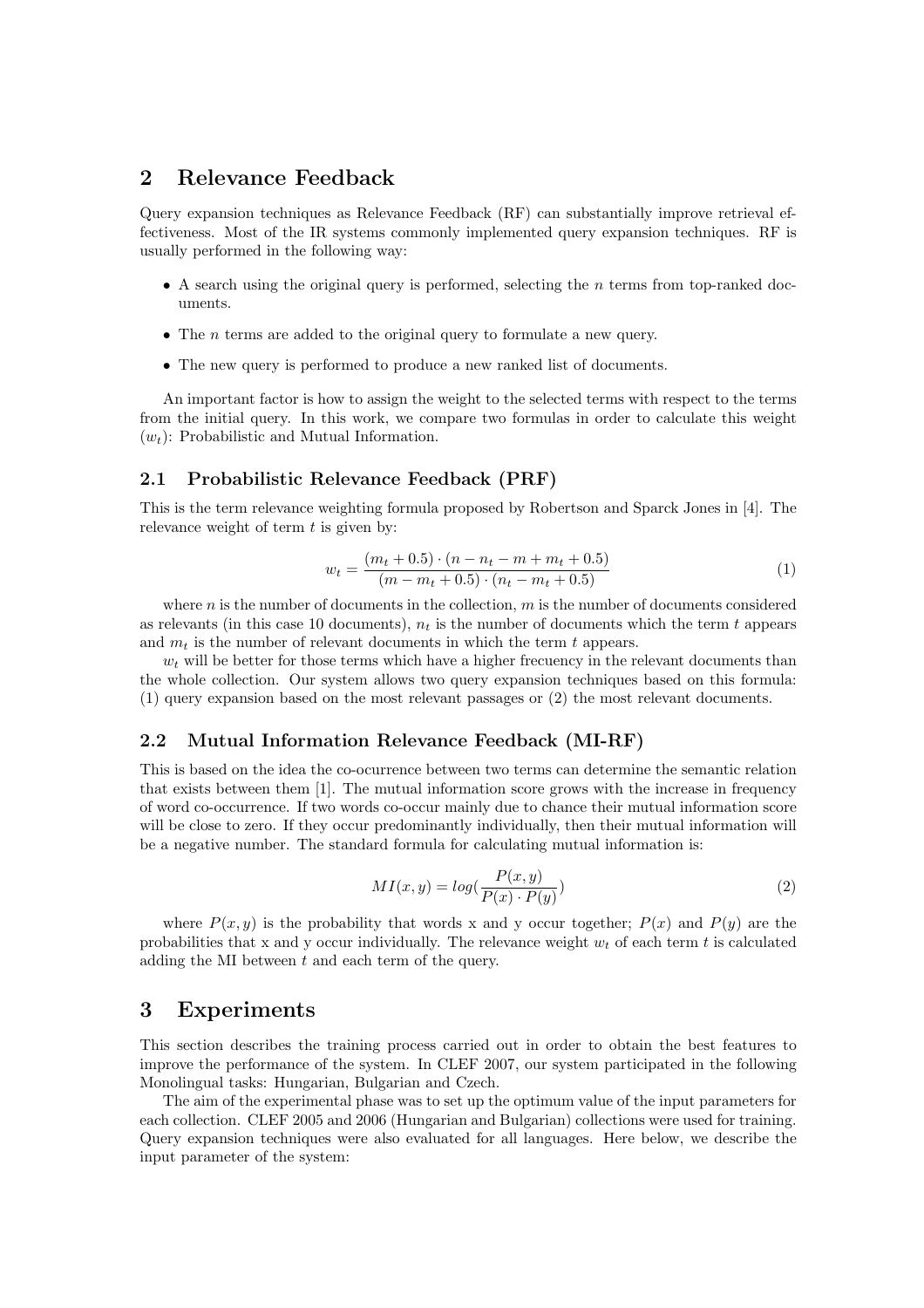- Size passage (sp): We established two passage sizes: 8 sentences (normal passage) or 30 sentences (big passage).
- Weighting model (wm): We use two weighting models: okapi and dfr.
- Dfr parameters: these are c and  $avg_{ld}$ .
- Query expansion parameters: If exp has value 1, this denotes we use PRF based on passages. If exp has value 2, the PRF is based on documents. And, if exp has value 3, MI-RF query expansion is used. Moreover, np and nd denote the k terms (nd) extracted from the best ranked passages or documents (np) from the original query.
- Evaluation measure: Mean average precision (avgP) is the evaluation measure used in order to evaluate the experiments. This value was obtained with the 2006 collections.

| Table 1: Best results obtained with training data CLEF 2006 |    |     |     |       |     |               |    |        |  |  |
|-------------------------------------------------------------|----|-----|-----|-------|-----|---------------|----|--------|--|--|
| language                                                    | SD | wm  | C   | avgld | exp | $\mathbf{np}$ | nd | avgP   |  |  |
| Hungarian                                                   | 8  | dfr | 2   | 300   |     |               |    | 0.3182 |  |  |
| Hungarian                                                   | 8  | dfr | 2   | 300   | 2   | 10            | 10 | 0.3602 |  |  |
| Hungarian                                                   | 8  | dfr | 2   | 300   | 3   | 10            | 10 | 0.3607 |  |  |
| <b>Bulgarian</b>                                            | 30 | dfr | 1.5 | 300   |     |               |    | 0.1977 |  |  |
| <b>Bulgarian</b>                                            | 30 | dfr | 1.5 | 300   | 2   | 10            | 10 | 0.2112 |  |  |
| <b>Bulgarian</b>                                            | 30 | dfr | 1.5 | 300   | 3   | 10            | 10 | 0.2179 |  |  |

Table 1 shows the best configuration for each language:

The best weighting scheme for Hungarian and Bulgarian was dfr. For Hungarian, we used 30 as passage size. For Bulgarian, we set up 8 as passage size. Finally, the configuration used for Czech was the same as for Hungarian (dfr as weighting scheme and 30 as passage size).

## 4 Results at CLEF 2007

We submitted four runs for each language in our participation at CLEF 2007. The best parameters, i.e. those that gave the best results in system training, were used in all cases. This is the description of the runs that we submitted at CLEF 2007:

- IRnxxyyyyN
	- xx is the language (BU, HU or CZ)
	- yyyy is the query expansion (nexp: not used, exp2: PRF, exp3: MI-RF).
	- N means the tag narrative was used.

The official results for each run are showed in Table 2. Like other systems which use query expansion techniques, these models also improve performance with respect to the base system. Our results are appreciably above baseline in all languages. The best percentage of improvement in AvgP is 40.09% for Hungarian.

# 5 Conclusions and Future Work

In this eighth CLEF evaluation campaign, we compared different query expansion techniques in our system for Hungarian, Bulgarian and Czech (see Table 1). Specifically, we compare two query